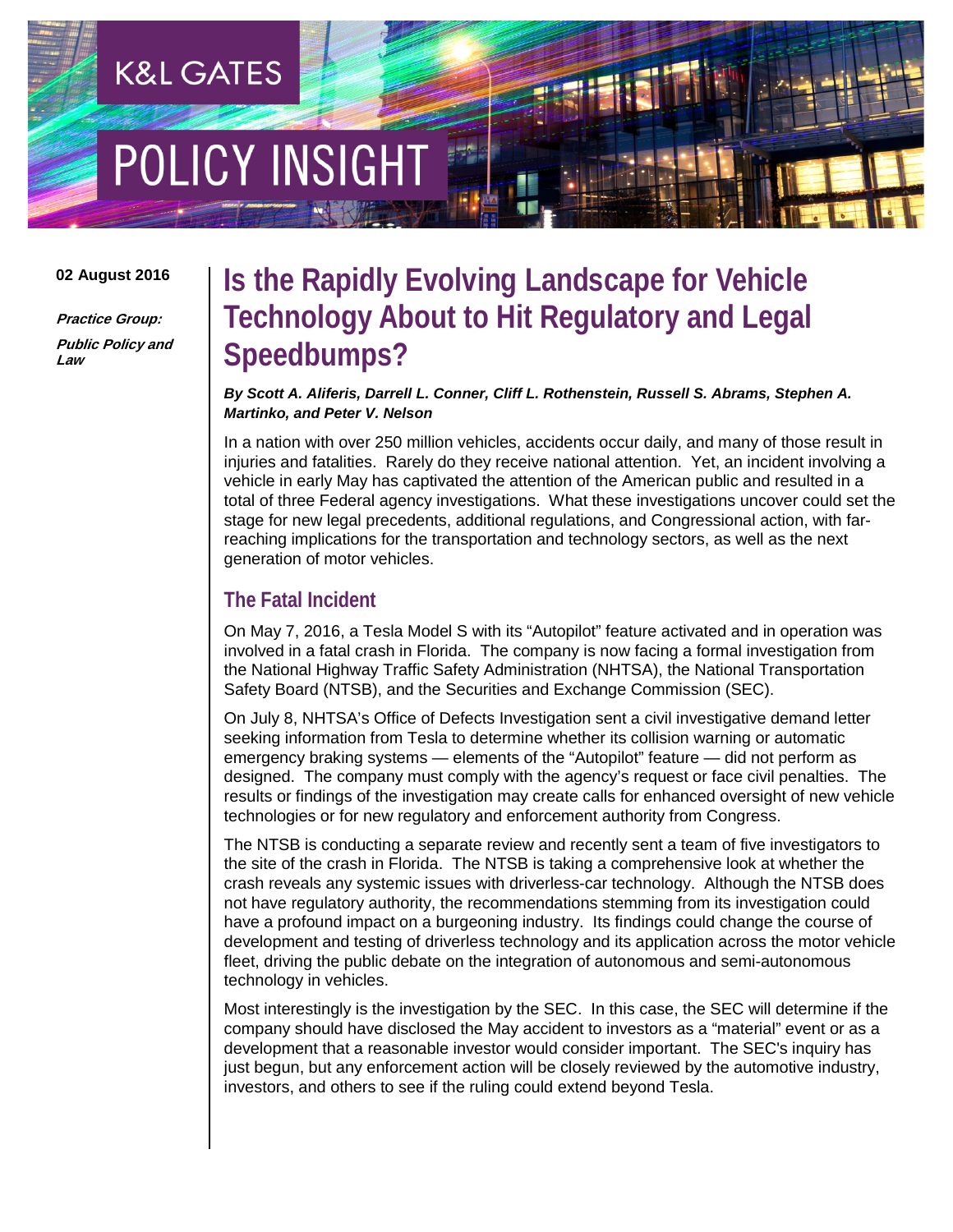## **Is the Rapidly Evolving Landscape for Vehicle Technology About to Hit Regulatory and Legal Speedbumps?**

#### **Prospect of New Legal Precedents on Vehicle Technology**

These investigations are a reminder that the Federal government plays a significant role in the adoption of advanced motor vehicle technology and that its decisions could determine the winners and losers in the automotive sector. The fact that the incident could also create new legal precedents on liabilities for automotive technology providers and vehicle manufacturers bear close watching. Moreover, in a world where vehicle software is becoming as important as miles per gallon or anti-lock brakes, Congress and Federal agencies will be scrutinizing new vehicle technology and considering what regulations, guidance, and legislation may be needed in a rapidly evolving marketplace where 17.5 million new vehicles were sold just last year.

This accident is not the first to involve advanced motor vehicle technologies. It is, however, the first fatal accident involving software that included an autopilot feature capable of allowing its vehicle "to steer within a lane, change lanes with the simple tap of a turn signal, and manage speed by using active, traffic-aware cruise control." Autopilot was introduced in October 2015 by Tesla when it announced a software update to its Model S that it said included a feature that "functions like the systems that airplane pilots use when conditions are clear." The company also stated in its announcement that "the driver is still responsible for, and ultimately in control of, the car."

The Autopilot feature for use on the highway was the first of its kind to be introduced to consumers. Some autonomous features, like automatic parallel parking, were already being offered by other car companies, but Tesla's self-steering software update was a significant jump in autonomy available to the consumer.

The fatal accident is likely to trigger questions of fault with the Autopilot feature, even if it is determined that the other vehicle in this crash is at least partly at fault. There have been other incidents involving the Autopilot feature, which is enabled on approximately 70,000 vehicles. Legal liability of incidents involving Autopilot will depend in part on the local law applicable where a crash happens, as negligence and product liability are primarily subjects of state laws.

The Autopilot situation could result in the first major case involving semi-autonomous technology in motor vehicles, leading to the establishment of new legal precedents for autonomous and semi-autonomous technology in automobiles. In addition, Federal regulatory action has the potential to disrupt areas of the law traditionally left to the states, such as warranty requirements, traffic laws, and the regulation of motor vehicle dealers.

As we witness the transition to advanced driver assistance systems (ADAS) technology, "old technology" vehicles will remain the vast majority of vehicles on the road, and the interface between new and old will create substantial issues, such as auto insurance coverage for new technologies. Indeed, very little of what the industry and public experience today related to the legal structure surrounding the operation of motor vehicles may remain unaffected by Federal and state responses to these new technologies.

## **Process Just Beginning**

The regulatory and policy foundation is being established now with the new technology structure to be added in the years ahead. If the past is any indication, we can expect to see an increase in regulatory oversight over new technologies and ADAS in the years ahead.